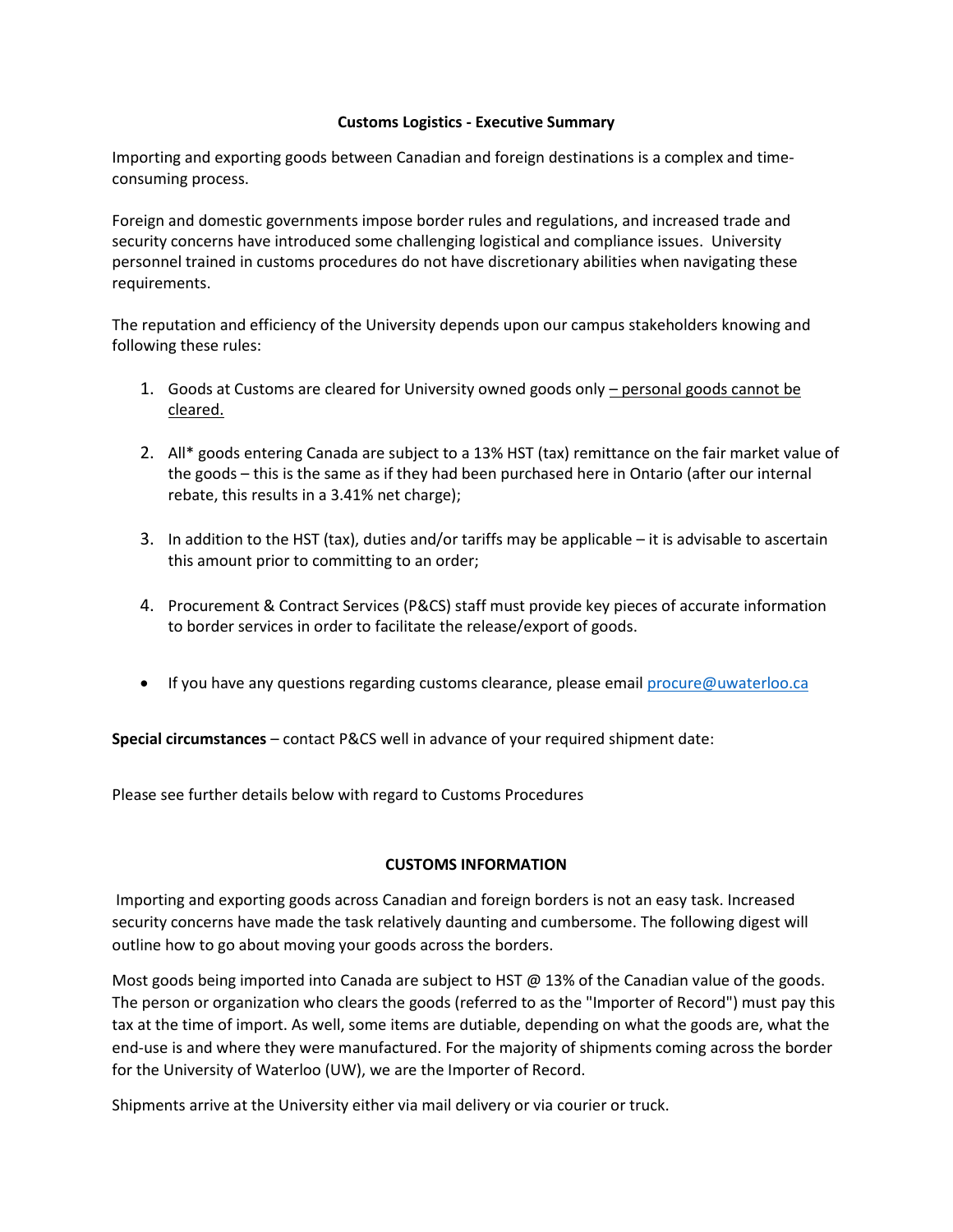### **By Mail**

High Value Shipment (HVS): Valued more than \$2500.00 Canadian

These shipments will be stopped at the border and notification of the shipment will be sent to Procurement and Contract Services. Our Customs Broker will be provided with the information needed to clear the shipment.

NOTE: Shipments that are sent by mail cannot be traced in the event that they get lost in transit. It is strongly recommended that any purchases valued at over \$2500.00 Canadian be ordered on a Purchase Requisition or uWaterloo PCard.

Low Value Shipment (LVS) - Valued less than \$2500.00

Canadian These shipments are evaluated for customs clearance by Canada Customs and delivered to Central Stores at UW. Each shipment has a Customs Form attached which indicates the total amount, including duty and HST owing on the shipment. Central Stores will charge the receiving department and indicate the account number charged on the customs form. Central Stores will then deliver the package to the department.

# **By Courier or Truck**

High Value Shipments (HVS) - Valued more than \$2500.00

Canadian These shipments have to be cleared at the border before they can be delivered. The Customs Specialist in Procurement and Contract Services is contacted by the Customs Broker, with the paperwork that has been sent with the shipment. The Customs Broker is provided with the department, name OR Purchase Order number, Unit 4 work order for billing purposes, and any special instructions regarding the shipment, i.e. HST or duty exemptions, export paperwork, description and value of the goods. Once the shipment has been cleared through Customs, it is delivered to Central Stores and our broker invoices us for the duties and taxes they have paid on our behalf.

Low Value Shipments (LVS) - Valued between \$20.00 and \$2500.00 Canadian

These shipments are delivered first, and then customs cleared after the fact. The Customs Specialist in Procurement and Contract Services is contacted by the Customs Broker, with the information regarding the shipment. The Customs Broker is provided with the department, name OR Purchase Order number, Unit 4 work order for billing purposes, and any special instructions regarding this shipment, i.e. HST or duty exemptions, export paperwork, description and value of the goods. The Customs Broker uses this information to clear the shipment with Canada Customs and generates an invoice to the University.

### Problem Shipments

Shipments get held at the border by Canada Customs when the following problems occur:

- 1. No paperwork (even free samples require a commercial invoice in order to clear Customs)
- 2. Zero or no dollar value indicated on the paperwork (see point 1 above)
- 3. Unrealistic value reported (Customs wants to see the "fair market value" of the goods reported)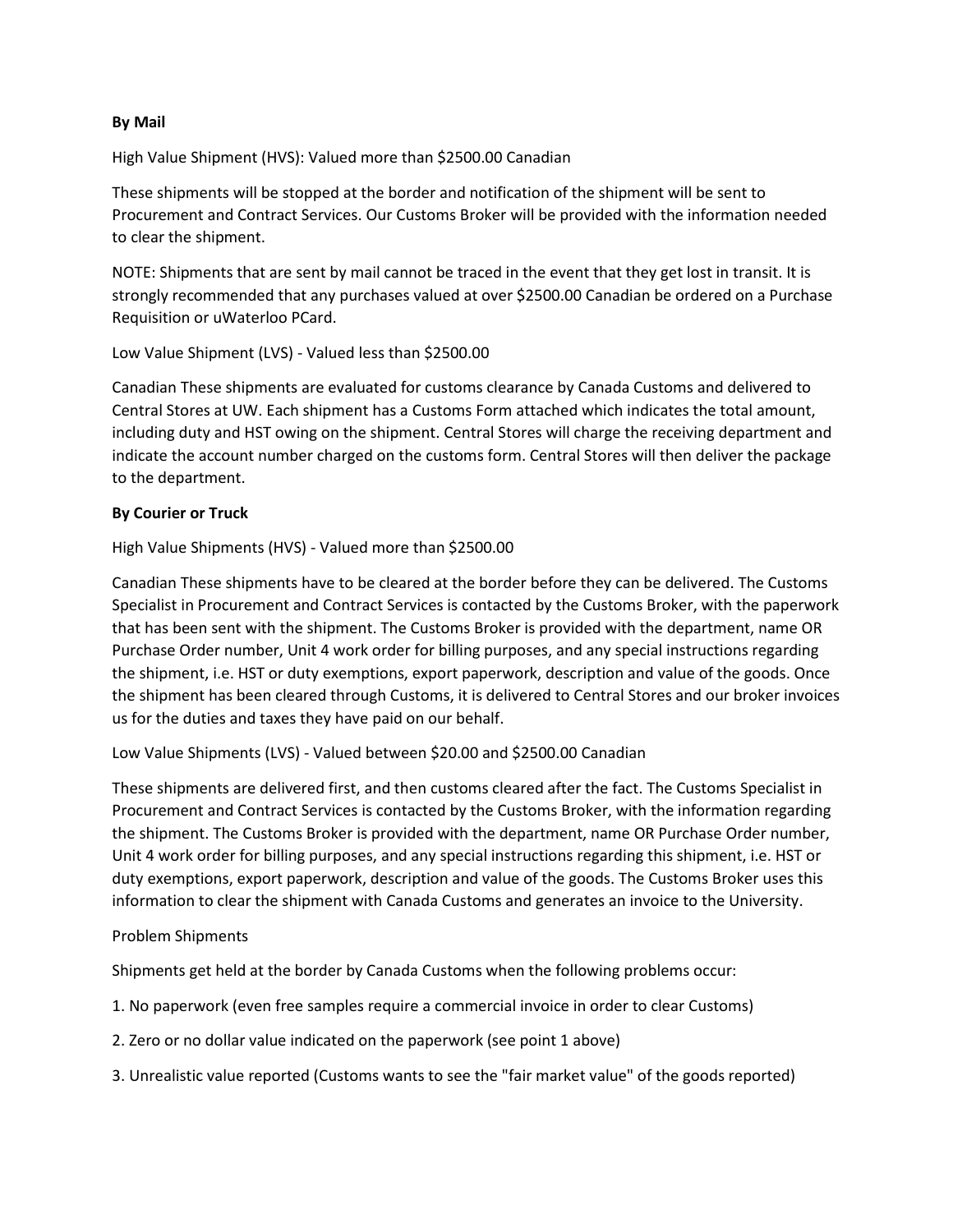- 4. Insufficient description of the goods ("lab materials" or "chemical samples" is not specific enough)
- 5. Consignee's name and/or address is missing or incomplete
- 6. Canadian Food Inspection Agency inspection (for plant or animal shipments)
- 7. Our customs broker is not indicated I

n these cases, the shipment is handled in much the same way as a High Value Shipment, where all the shipment information must be provided by the Customs Specialist before the shipment will be released.

# **Personal Shipments**

Personal shipments should NOT be addressed to the University. It is unlawful for individuals to address personal shipments to UW. It is also the UW's practice to NOT clear any shipments that have been ordered on personal credit cards. Individuals who wish to order goods must do so by either creating a Requisition in Unit 4 OR by using a UW-issued PCard (refer to PCard policy for further guidelines). Shipments that cannot be attached to one of these methods will not be cleared and it will be the individual's responsibility to make arrangements for Customs clearance directly with the courier company. There is a cost in time of UW staff verifying that the shipment is not for UW. There are legal/functional (warranty) issues if UW becomes the Importer of Record, and additionally, the shipment will likely experience a lengthy delay as UW staff try and determine to whom this shipment belongs.

# **Freight and Brokerage Consolidation**

Some UW shipments get consolidated at a warehouse in Depew, New York, and are delivered to Central Stores on Thursdays. Taking advantage of U.S. domestic shipping rates has resulted in a 40% savings in freight costs. If you would like more information on this process please email [chenders@uwaterloo.ca](mailto:chenders@uwaterloo.ca)

### **Note for U.S. Suppliers:**

Please be reminded that when shipping to the University of Waterloo, you must include Canada Customs documents and NAFTA Certificates of Origin to ensure that the goods do not get held up in Customs and we are not charged duty in error. Also, all shipments must reference a Purchase Order number OR a contact name and department, and Thompson Ahern as the University's Canadian customs broker.

### **Exclusion from Duties**

Each year, a new listing of the Customs Tariff is released by the Canada Border Services Agency. The tariff, which uses the "Harmonized System" of classification, lists the rates of duty applicable for every item that is imported into Canada. This duty rate is dependent on the Country of Origin of the goods or on the actual goods themselves. NAFTA (the North American Free Trade Agreement) is used to reduce duty rates on most products originating from the United States and Mexico. It is important when ordering goods from these countries, to request that a NAFTA Certificate of Origin be provided by the supplier of the goods, in order to avoid paying duties unnecessarily.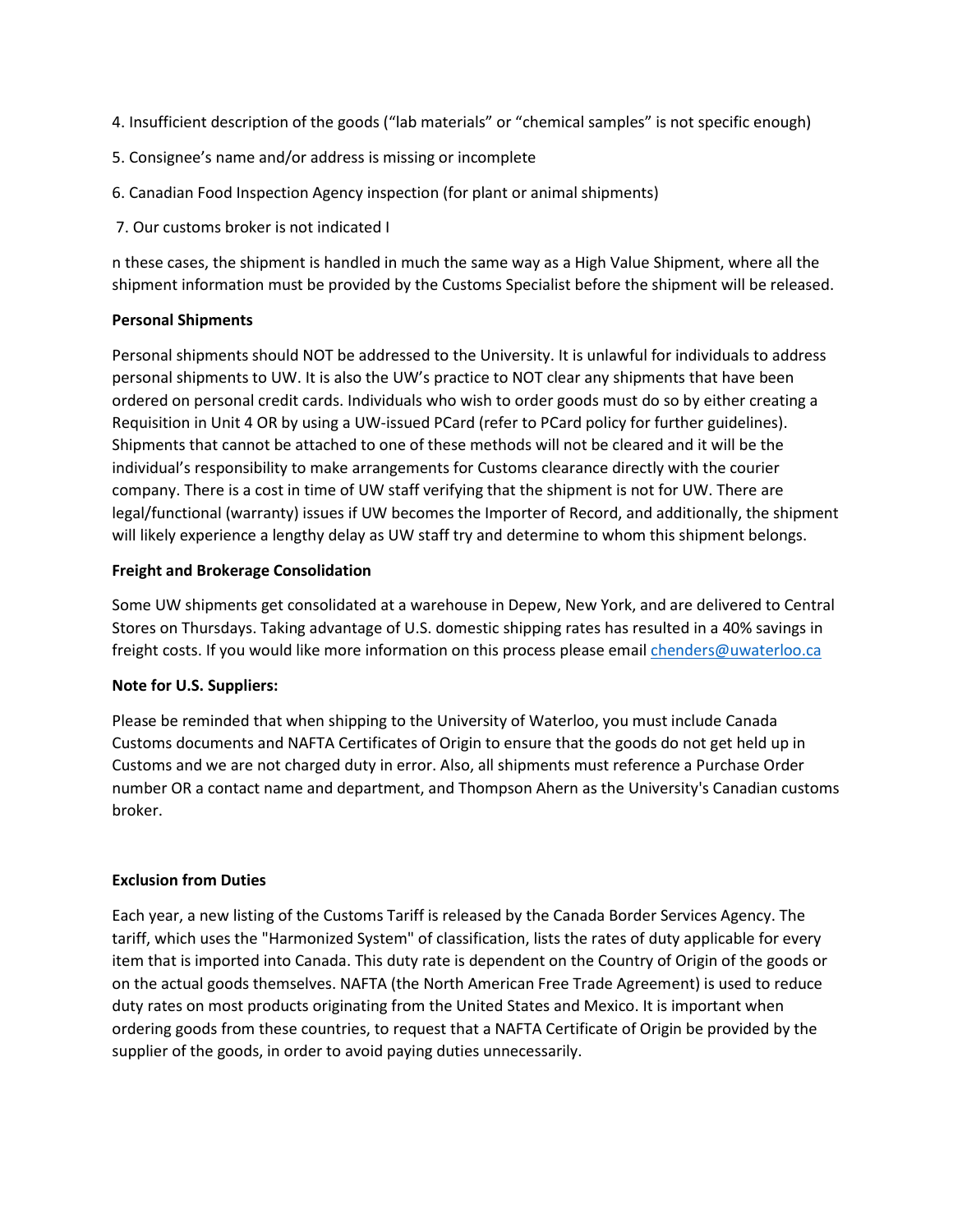### **Items Shipped Out of Canada**

When goods are shipped out of Canada, documentation must be prepared for customs clearance into the country they are being shipped to. All items shipped off campus must be processed in the Agile shipping system. When the goods return to Canada, they must be accounted for with Canada Customs. UW must provide our Customs Broker with export documentation (waybill) to prove that the item is a return and not a new purchase. If the item was shipped out for repair, the value of the repair is used when calculating duty or GST applicable. There is no duty or HST paid on warranty repairs but Customs does need a value of the repair for its records. Warranty replacements do not require proof of export and are not assessed duty or HST.

# **Temporary Exports**

Temporary exports are shipments of UW-owned goods that are physically driven to one of the border crossings by UW students or employees. As with shipments that are sent out by courier, temporary exports also require customs clearance into the U.S. and customs clearance back into Canada when the goods are returned. If you know that you are going to be travelling outside of Canada with University owned goods, please contact the Customs Specialist in P&CS to determine the best shipment method for your trip (see below). Failure to follow the correct procedures could result in U.S. Customs refusing you entry when you arrive at the border, as well as significant fines for the University. There are currently two methods available to UW travellers who want to set up a temporary export:

### Temporary Import Bond (TIB)

A TIB allows UW-owned goods to enter the U.S. without attracting any U.S. duties. A TIB can only be set up by UW's Customs Specialist, who works closely with our U.S. customs broker, Livingston International, to set up the entry and manifest with U.S. Customs. TIBs must be cancelled by the UW traveller before the goods leave the U.S. In order to have a TIB set up, the Customs Specialist must be provided with all the trip details at least five business days prior to your departure. The cost to the traveller for having a TIB set up is approximately \$200 Canadian.

### CARNET

CARNETs are used for temporary exports that are going to countries other than the U.S. These are set up directly between the UW traveller and the Canadian Chamber of Commerce. A bond needs to be set up and security posted according to the value of the shipment. On a shipment valued around \$60K the fee for this method would be around \$600. When the goods return to Canada, the CARNET needs to be Please contact Christine Henderson at (519) 888-4567 x32854 or chenders@uwaterloo.ca for additional information and guidance regarding temporary exports.

### **Who is Our Customs Broker?**

UW has two customs brokers.

For shipments coming into Canada, **Thompson Ahern** is our broker.

For all outgoing shipments to the U.S., **Livingston International is our U.S. broker**.

These brokers act on behalf of the University of Waterloo in all Customs transactions.